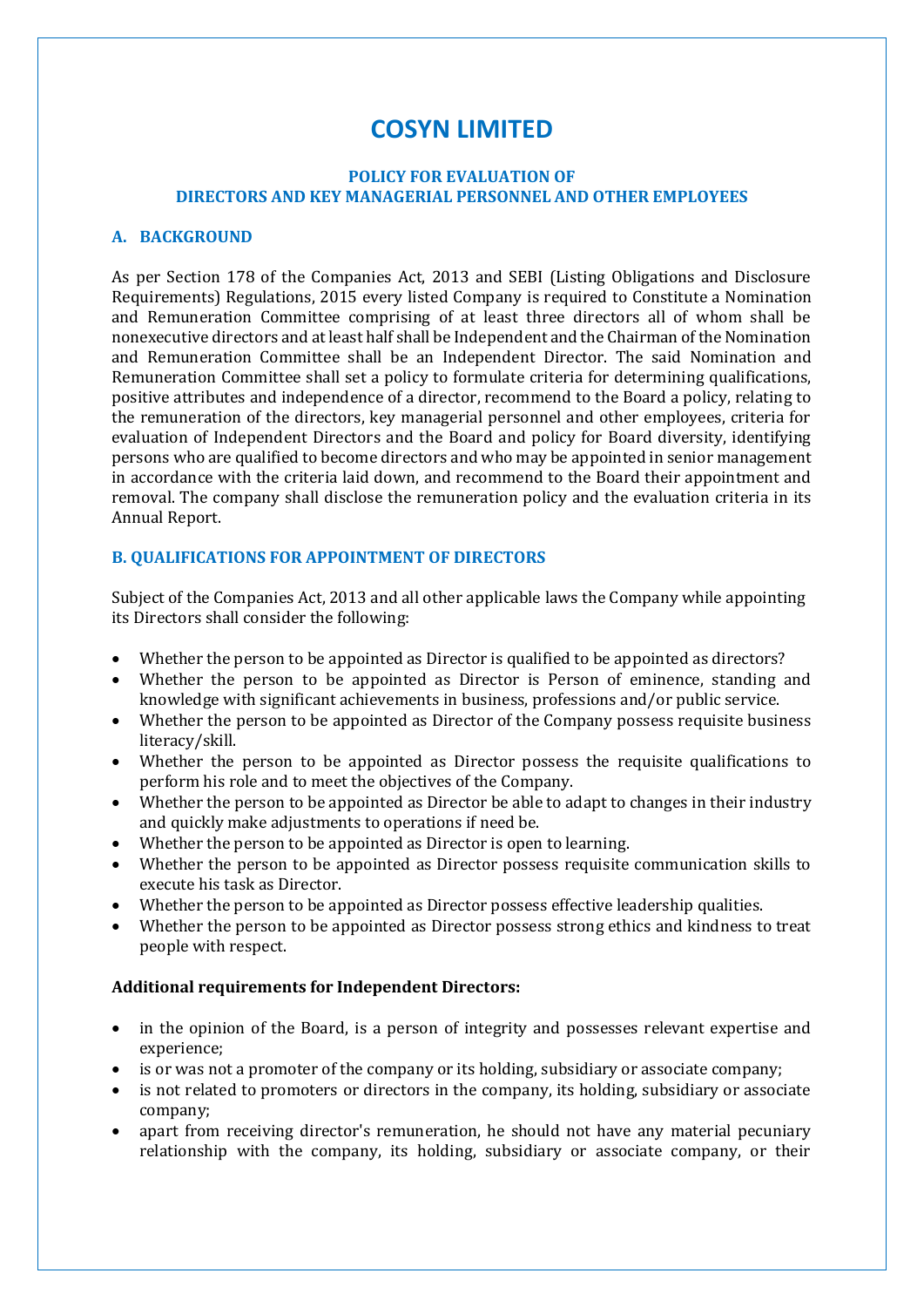promoters, or directors, during the two immediately preceding financial years or during the current financial year;

- none of his relatives shall have any pecuniary relationship or transaction with the company, its holding, subsidiary or associate company, or their promoters, or directors, amounting to two per cent. or more of its gross turnover or total income or fifty lakh rupees or such higher amount as may be prescribed, whichever is lower, during the two immediately preceding financial years or during the current financial year;
- neither he nor his relative shall hold the position of a key managerial personnel or is or has been employee of the company or its holding, subsidiary or associate company in any of the three financial years immediately preceding the financial year in which he is proposed to be appointed;
- neither he nor his relative has been an employee or proprietor or a partner of a firm of auditors or company secretaries in practice or cost auditors of the company or its holding, subsidiary or associate company; or any legal or a consulting firm that has or had any transaction with the company, its holding, subsidiary or associate company amounting to ten per cent or more of the gross turnover of such firm, in any of the three financial years immediately preceding the financial year in which he is proposed to be appointed.
- he along with his relatives should not hold two per cent or more of the total voting power of the company.
- neither he nor his relative should be a Chief Executive or director, by whatever name called, of any non-profit organisation that receives twenty-five per cent or more of its receipts from the company, any of its promoters, directors or its holding, subsidiary or associate company or that holds two per cent or more of the total voting power of the company
- neither he nor his relative should be a material supplier, service provider or customer or a lessor or lessee of the company.
- Possesses appropriate skills, experience and knowledge in one or more fields of finance, law, management, sales, marketing, administration, research, corporate governance, technical operations or other disciplines related to the Company's business.

# **B. POSITIVE ATTRIBUTES OF DIRECTORS**

- Directors are to demonstrate integrity, credibility, trustworthiness, ability to handle conflict constructively, and the willingness to address issues proactively.
- Actively update their knowledge and skills with the latest developments in the industry, market conditions and applicable legal provisions.
- Willingness to devote sufficient time and attention to the Company's business and discharge their responsibilities.
- To assist in bringing independent judgment to bear on the Board's deliberations especially on issues of strategy, performance, risk management, resources, key appointments and standards of conduct.
- Ability to develop a good working relationship with other Board members and contribute to the Board's working relationship with the senior management of the Company.
- To act within their authority, assist in protecting the legitimate interests of the Company, its shareholders and employees.

# **C. CRITERIA FOR APPOINTMENT OF KMP/SENIOR MANAGEMENT**

- Should possess the required qualifications, experience, skills & expertise to effectively discharge their duties and responsibilities.
- Should practice and encourage professionalism and transparent working environment.
- Should build teams and carry the team members along for achieving the goals/objectives and corporate mission.
- Should adhere strictly to code of conduct laid down by the Company.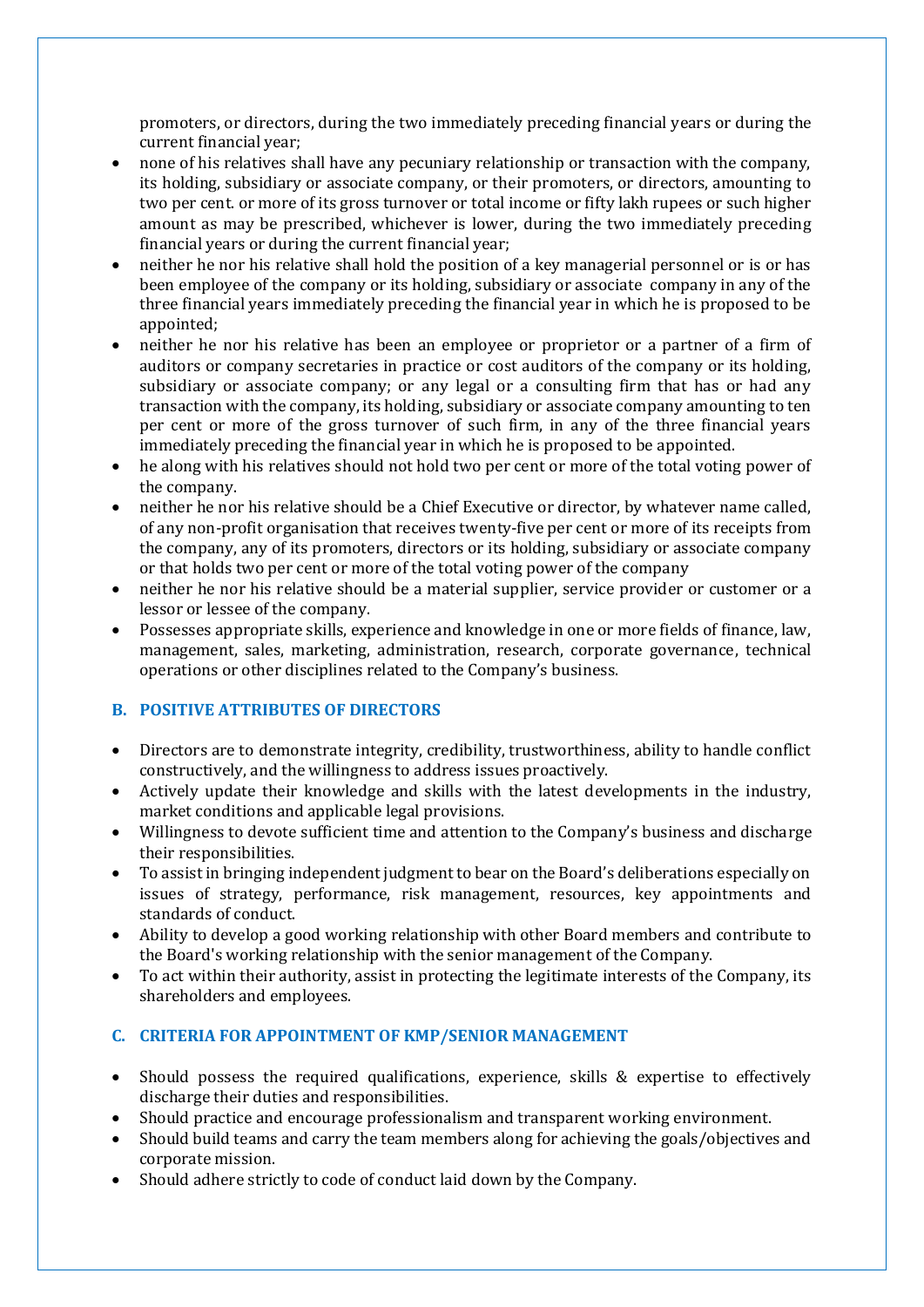# **E. CRITERIA FOR EVALUATION OF INDEPENDENT DIRECTORS AND BOARD:**

## **INDEPENDENT DIRECTORS**

- How well prepared and well informed the Independent directors for board meetings?
- Is the attendance of Independent directors at meetings satisfactory?
- Do the Independent directors show willingness to spend time and effort learning about the company and its business?
- Do the Independent directors willing to participate in events outside board meetings such as site visits?
- What has been the quality and value of Independent director's contributions at board meetings?
- What has been their contribution to the development of (i) Strategy and (ii) risk management?
- How successfully the Independent directors brought their knowledge and experience to bear in the consideration of strategy?
- How effectively the Independent directors probed to test assumptions?
- Where necessary, how resolute are they in holding to their views and resisting pressure from others?
- How effectively have they followed up matters about which they have expressed concern?
- How good are their relationship with other board members, the company secretary and senior management?
- How actively and successfully do they refresh their knowledge and skill?
- Are they up-to-date with the latest developments in areas such as the corporate governance framework and financial reporting and in the industry and market conditions?
- How well do they communicate with other board members, senior management and others?
- Can they present their views convincingly, yet diplomatically?
- Do they listen to the views of others?

# **BOARD OF DIRECTORS:**

- How well has the board performed against any objective that was set?
- What has been the contribution of the board to the development strategy?
- What has been the contribution of the board to ensuring robust and effective risk management?
- Is the composition of the board and its committees appropriate?
- Do these have the right balance of knowledge and skills to maximize performance?
- Are relationships inside and outside the board working effectively? How has the board responded to any problems or crisis that arose? Could / should these have been foreseen?
- Are the matters specifically reserved for the board the right ones?
- How well does the board communicate with the management team, employees and others?
- How effective is its use of the Annual General Meeting and the annual report?
- Is the board as a whole up to date with the latest developments in the regulatory environment and the market?
- How effective are the board's committees (for example, in their role, their composition and their interaction with the board)?
- Does the board receive the right amount and quality of timely information?
- How well does management respond to request from the board for clarification or additional information?
- Do the board and the board committees hold enough meetings of suitable length to get through their business properly?
- Is time used effectively?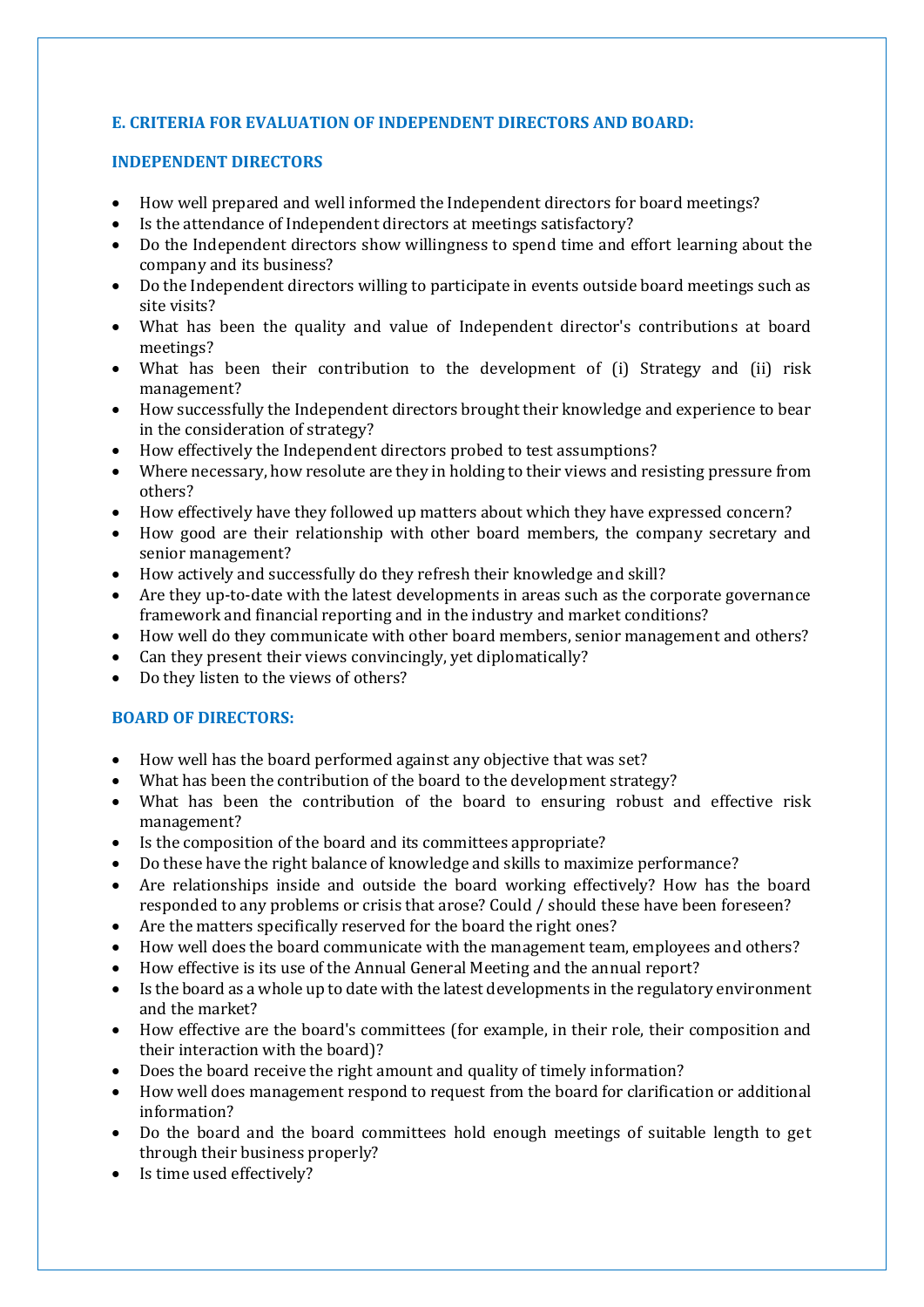Is board procedure flexible and is the conducive to effective performance.

# **F. EVALUATION OF PERFORMANCE:**

The performance evaluation of independent directors shall be done by the entire Board of Directors (excluding the director being evaluated).

The independent directors of the company shall hold at least one meeting in a year, without the attendance of non-independent directors and members of management. All the independent directors of the company shall strive to be present at such meeting.

The independent directors in the meeting shall, inter-alia:

- i. review the performance of non-independent directors and the Board as a whole;
- ii. review the performance of the Chairperson of the company, taking into account the views of executive directors and non-executive directors;
- iii. assess the quality, quantity and timeliness of flow of information between the company management and the Board that is necessary for the Board to effectively and reasonably perform their duties.
- iv. other activities as may be required by applicable law in effect from time to time.

## **G. DEVIATIONS FROM THIS POLICY**

Deviations on elements of this policy in extraordinary circumstances, when deemed necessary in the interests of the Company, will be made if there are specific reasons to do so in an individual case.

#### **H. REVIEW OF THIS POLICY**

The Nomination Committee will review this Policy, as appropriate, to ensure the effectiveness of this Policy.

## **I. REMUNERATION POLICY**

## **1. PREAMBLE**

The Remuneration Policy of the Company is designed to attract, motivate, improve productivity and retain manpower, by creating a congenial work environment, encouraging initiatives, personal growth and team work, and inculcating a sense of belonging and involvement, besides offering appropriate remuneration packages and superannuation benefits. The policy reflects the Company's objectives for good corporate governance as well as sustained long term value creation for shareholders.

This Remuneration Policy applies to directors, senior management including its Key Managerial Personnel (KMP) and other employees of the Company.

#### **2. GUIDING PRINCIPLE**

The guiding principle is that the remuneration and the other terms of employment should effectively help in attracting and retaining committed and competent personnel. The following are the guiding principles in formulating the remuneration policy: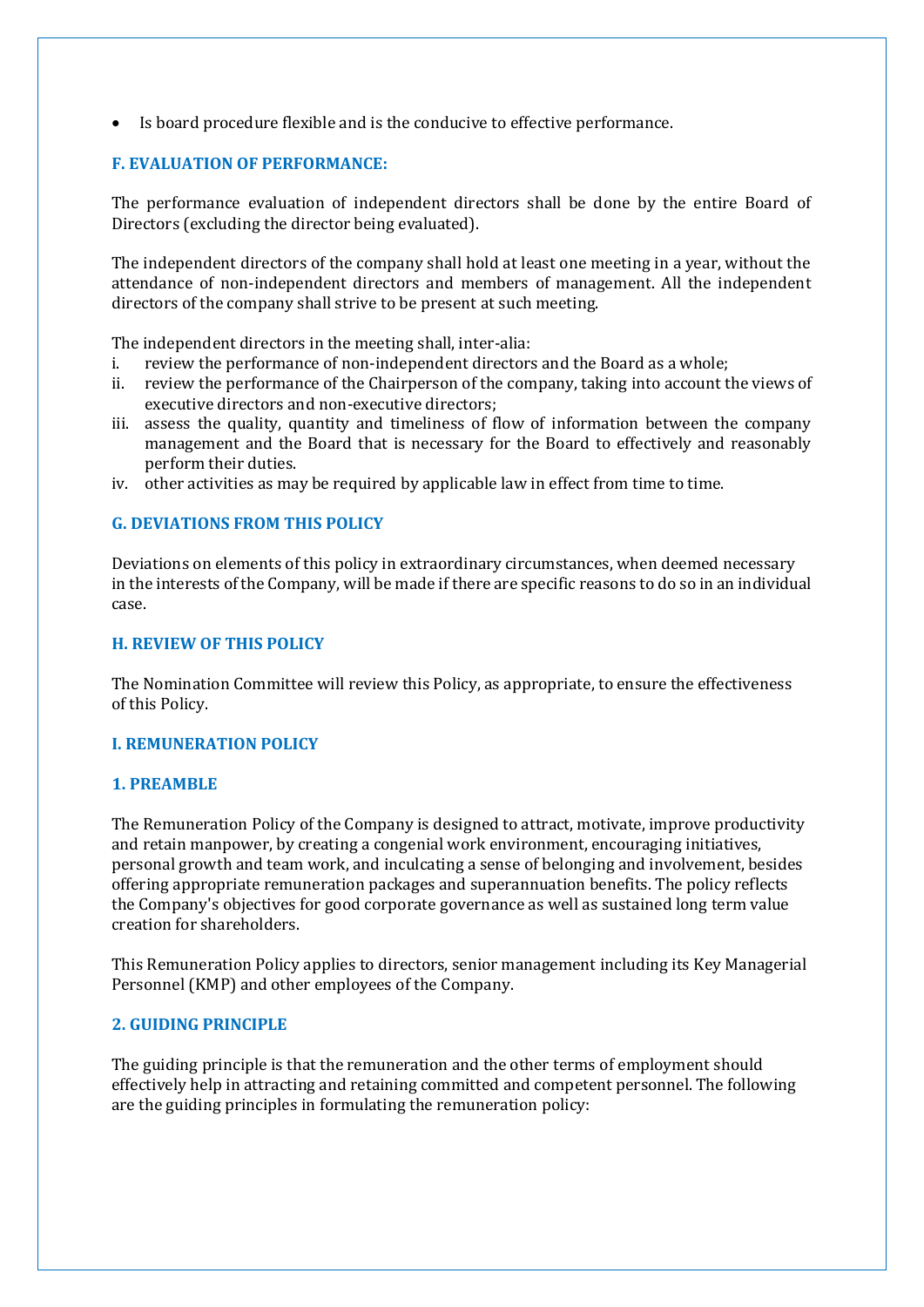- To ensure that the level and components of remuneration is reasonable and sufficient to attract, retain and motivate Directors, KMP and other employees of the quality required to run the Company successfully.
- No director/KMP/ other employee is involved in deciding his or her own remuneration.
- The trend prevalent in the similar industry, nature and size of business is kept in view and given due weight age to arrive at a competitive quantum of
- remuneration.
- It is to be ensured that relationship of remuneration to the performance is clear & meets appropriate performance benchmarks which are unambiguously laid down and communicated.
- Improved performance should be rewarded by increase in remuneration and suitable authority for value addition in future.
- Remuneration packages should strike a balance between fixed and incentive pay, where applicable, reflecting short and long term performance objectives appropriate to the Company's working and goals.
- Following criteria are also to be considered:
	- o Responsibilities and duties ;
	- o Time & efforts devoted;
	- o Value addition;
	- o Profitability of the Company & growth of its business;
	- $\circ$  Analyzing each and every position and skills for fixing the remuneration vardstick.
	- o Standards for certain functions where there is a scarcity of qualified resources.
	- o Ensuring tax efficient remuneration structures.
	- $\circ$  Ensuring that remuneration structure is simple and that the cost to the Company (CTC) is not shown inflated and the effective take home remuneration is not low. o Other criteria as may be applicable.
- Consistent application of remuneration parameters across the organisation.
- Provisions of law with regard making payment of remuneration, as may be applicable, are complied.
- Whenever, there is any deviation from the Policy, the justification /reasons should also be indicated / disclosed adequately.
- Industry practices and cost of living are also taken into consideration.

# **3. DIRECTORS**

As per the Policy followed by the Company since inception the non-executive directors are paid remuneration in the form of sitting fees for attending Board and Committee meetings as fixed by the Board of Directors which sum shall not exceed Rs 1 lakh (Rupees one lakh) per meeting of the board or committee thereof.

Remuneration of Whole Time Directors including Managing Director reflects the overall remuneration philosophy and guiding principle of the Company. When considering the appointment and remuneration of Whole Time Directors, the Nomination & Remuneration Committee considers pay and employment conditions in the industry, merit and seniority of the person and the paying capacity of the Company.

The Nomination & Remuneration Committee while designing the remuneration package considers the level and composition of remuneration to be reasonable and sufficient to attract, retain and motivate the person to ensure the quality required to run the company successfully.

The Nomination & Remuneration Committee while considering a remuneration package must ensure a balance between fixed and performance linked variable pay reflecting short and long term performance objectives appropriate to the working of the company and its goals.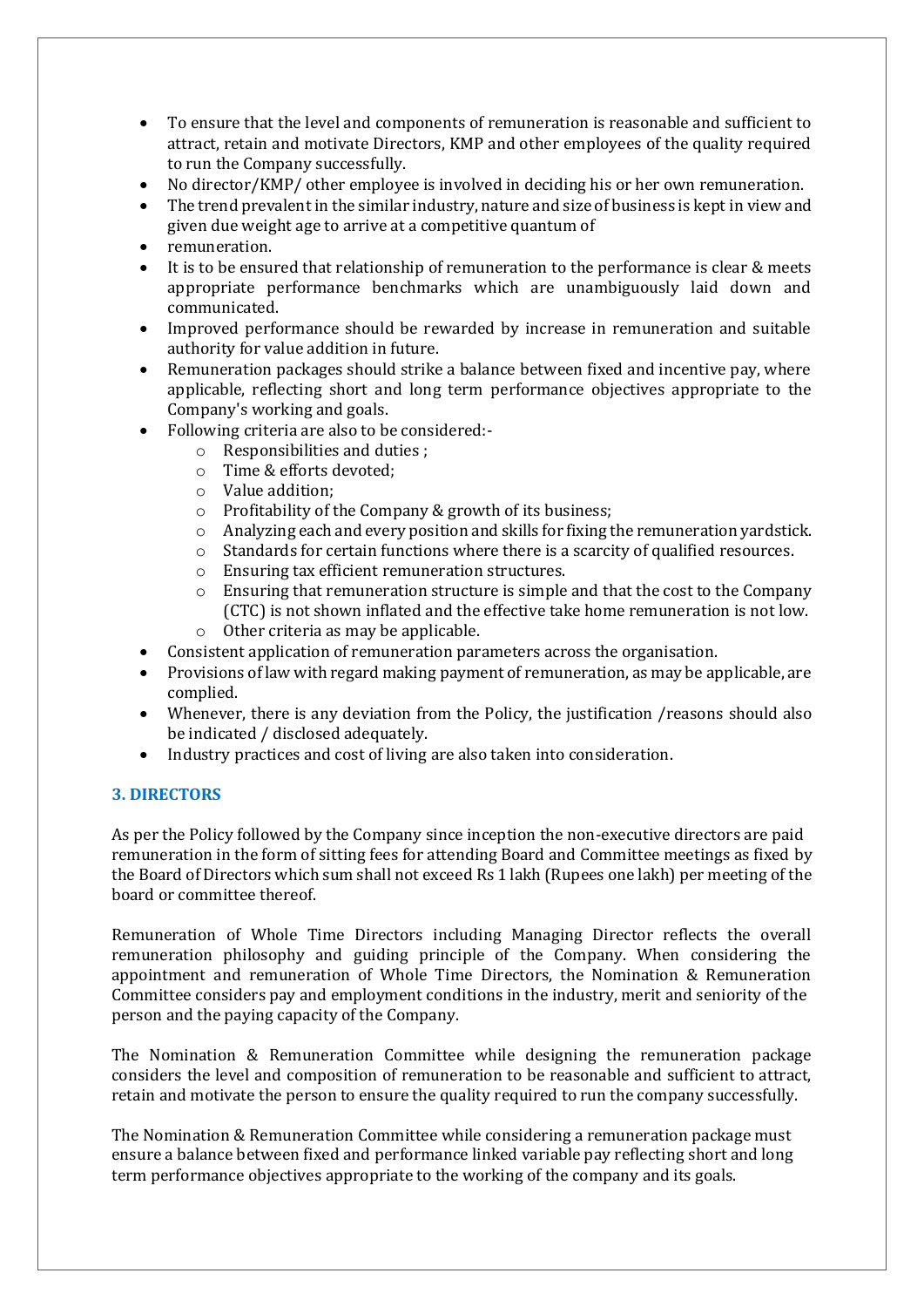The Nomination & Remuneration Committee considers that a successful Remuneration Policy must ensure that some part of the remuneration package is linked to the achievement of corporate performance targets and a strong alignment of interest with stakeholders.

The term of office and remuneration of Whole Time Directors are subject to the approval of the Board of Directors, shareholders and the limits laid down under the Companies Act from time to time.

## **4. REWARD PRINCIPLES AND OBJECTIVES**

The Company's Remuneration Policy is guided by a reward framework and set of principles and objectives as more fully and particularly envisaged under section 178 of the Companies Act 2013, inter alia principles pertaining to determining qualifications, positive attributes, integrity and independence etc.

# **5. REWARD POLICIES**

Remuneration packages for Whole Time Directors are designed subject to the limits laid down under the Companies Act, 2013 to remunerate them fairly and responsibly.

The Whole Time Directors' remuneration comprises of salary, perquisites and performance based commission/ reward apart from retirement benefits like P.F., Superannuation, Gratuity, etc as per Rules of the Company.

Remuneration also aims to motivate personnel to deliver Company's key business strategies, create a strong performance-oriented environment and reward achievement of meaningful targets over the short and long-term.

The Whole Time Directors are entitled to customary non-monetary benefits such as company cars, furnished accommodation, health care benefits, leave travel, communication facilities, etc. Their terms of appointment provide for severance payments as per the Companies Act.

# **6. KEY MANAGERIAL PERSONNEL AND SENIOR MANAGEMENT**

Appointment of Key Managerial Personnel & Senior management and cessation of their service are subject to the approval of the Nomination and Remuneration Committee and the Board of Directors. Remuneration of Key Managerial Personnel and other senior management personnel is decided by the Managing Director or such other Executive Director who is responsible for appointment of such Key Managerial and other Senior Management Personnel, broadly based on the Remuneration Policy in respect of Whole Time Directors. Total remuneration comprises of:

1. **A fixed base salary** - set at a level aimed at attracting and retaining executives with professional and personal competence, showing good performance towards achieving Company goals.

2. **Perquisites** – in the form of house rent allowance/ accommodation, furnishing allowance, reimbursement of medical expenses, conveyance, telephone, leave travel, etc.

3. **Retirement benefits** - contribution to PF, superannuation, gratuity, etc as per Company Rules.

4. **Motivation /Reward** - A performance appraisal is carried out annually and promotions/ increments/ rewards are decided by Managing Director or such other Executive Director who is responsible for appointment of such Key Managerial and other Senior Management Personnel.

5. **Severance payments** - in accordance with terms of employment, and applicable statutory requirements, if any.